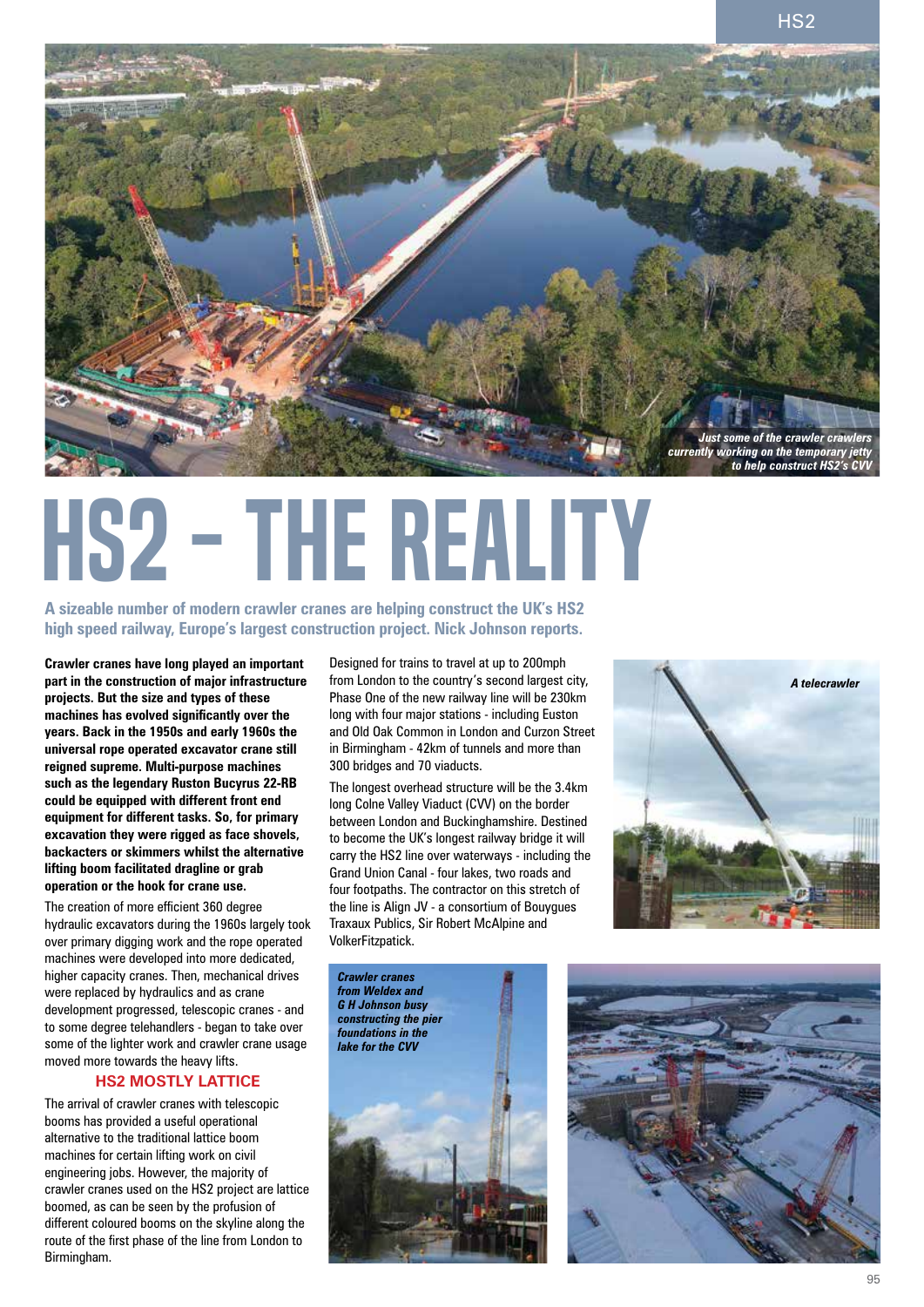# **From BIM to reality**

The September 2021 issue of C&A carried an article on BIM providing a digital insight into how the viaduct will be built. Now those computergenerated images are becoming reality as the temporary access jetties are constructed across the lakes and the first piers to carry the viaduct deck are rising up out of the ground.



Crawler cranes from several prominent UK companies are helping assemble the jetties and assisting in the construction of the piers. The biggest units on the jetties are two, 250 tonne Liebherr LR1250s from Weldex. They are working alongside Kobelcos from Delden and G H Johnson. The G H Johnson machines include 135 tonne capacity CKE1350Gs and 80 tonne CKE800Gs.

Two new 100 tonne Kobelco CK900Gs from Delden are assisting Align JV and its partner Kilnbridge to construct the first piers on land beside the A412 near Denham Green. A Delden 160 tonne Liebherr LR1160 crawler is also on site. This is the location where the impressive launching girder - dubbed the 'Traveller' - is being assembled and tested. Supplied by Italian company Deal, it is 160 metres long and will travel out over the newly constructed piers to install the precast deck sections that will weigh up to 133 tonnes.

### **The tunnels**

On both sides of the viaduct the HS2 rail line will travel through new tunnels dug out by TBMs (Tunnel Boring Machines). Crawler cranes are playing an important role assembling the TBMs and constructing the massive ventilation shafts





strategically located along the tunnel route.

Last year a 650 tonne Demag Superlift 3800 from Weldex was positioned at the Chiltern tunnel portal site close to the M25 in Buckinghamshire, where it helped assemble the two 2,000 tonne TBMs named Florence and Cecilia that are now busy digging the 16km HS2 tunnels under the Chilterns towards Amersham. The vent shafts are constructed with specialist trench cutting





machines, often utilising modified crawler crane bases supported by standard crawler mounted lifting cranes.

Two other TBMs are being assembled near West Ruislip station and these will construct some of the 26km of tunnels towards London. Work is progressing on the eight vent shafts and structures on this route including the one at Victoria Road in Acton where SCS JV - a consortium of Skanska, Costain and Strabag - is also building a crossover box that will let trains switch tracks on the way in and out of Old Oak Common station. Two more TBMs will also be installed here to dig tunnels out towards West Ruislip.

Crawler cranes used on the Victoria Road site in Acton include two from NRC - a 250 tonne HSC SCX2800-3 lattice and a 50 tonne Link Belt TCC500 telescopic - and a 300 tonne Liebherr LR1300 from Hawks Hire is also on site.

### **Fleet expansion for HS2**

The HS2 project has encouraged companies to expand their crawler crane fleets to meet increased demand. Delden Cranes specifically acquired its 250 tonne Liebherr LR1250 for HS2 work and BPH Equipment added three new 100 tonne Kobelco CKE900G-3 crawlers at the end of last year along with two new 135 tonne CKE1350G-2s.

The Kobelco CKE900G-3 is proving a particularly popular crane in the 100 tonne class.